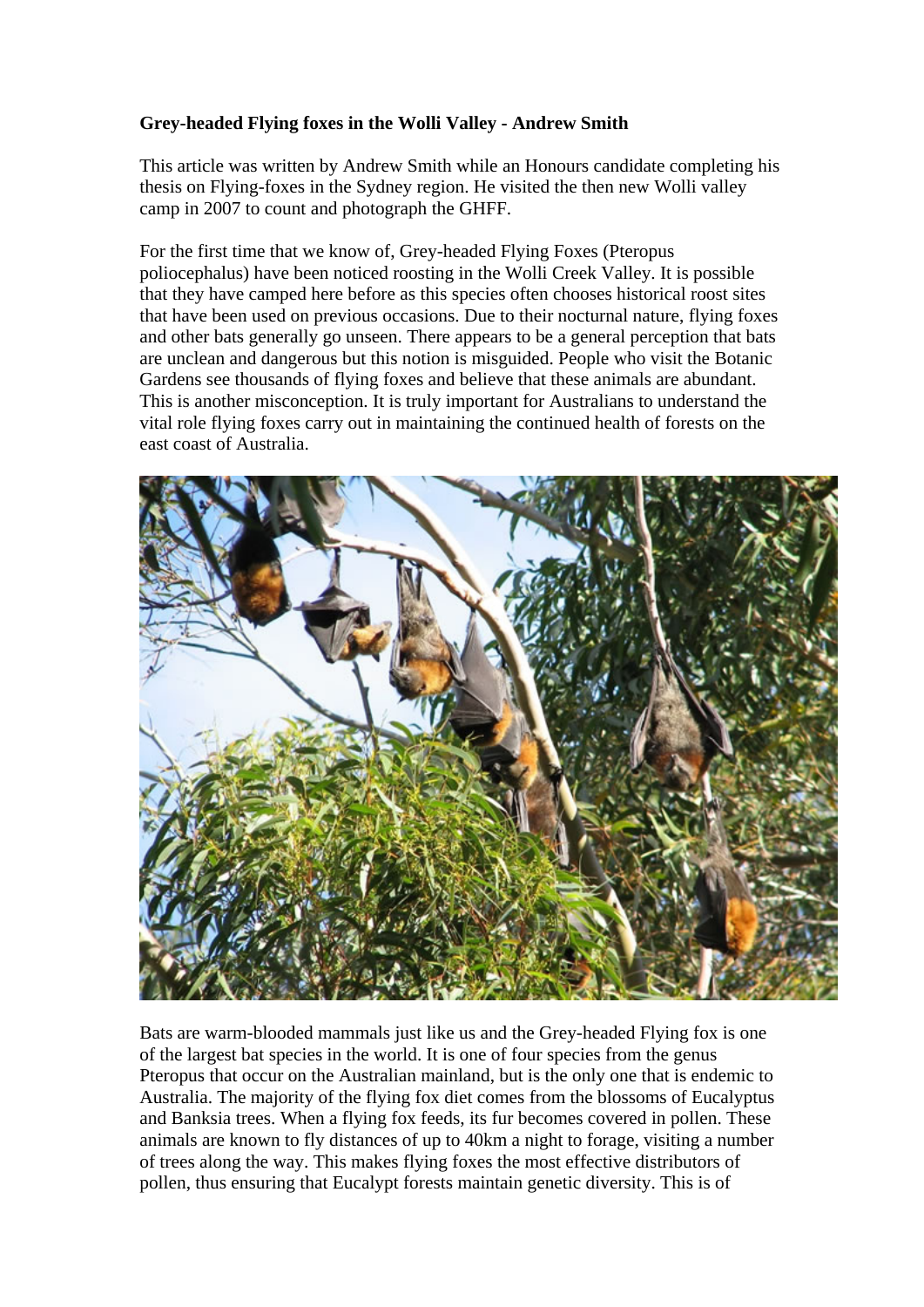particular importance in fragmented patches of remnant urban bushland such as the Cooks River catchment, including the Wolli Creek Valley.

Flying foxes are often referred to as Fruit Bats and fruit is also an important component of their diet. Australian native fig trees, such as the Morton Bay Fig, are the most common fruit consumed by flying foxes. Australian rainforest trees depend on flying foxes to distribute their fruit seeds far from the parent tree in the same way pollen is carried long distances. Continued genetic diversity of rainforest and eucalypt forest is heavily reliant on healthy flying fox populations and vice versa.

Unfortunately, many people have not understood the importance of flying foxes and these animals have been neglected. Scientific estimates have shown that the population of the Grey-headed Flying fox declined by up to 30% between 1989 and 2001. In 2001, the Grey-headed Flying fox was listed as vulnerable in NSW, to protect the species from further decline. The rapid decline in Grey-headed Flying fox populations is associated with the clearance of vast amounts of native forest in Australia for agriculture, forestry and urban expansion, as well as a long history of conflict between people and flying foxes, mainly from misunderstanding.

Clearance and alteration of natural habitat has forced the flying foxes to find alternate habitat. As the diet of the Grey-headed Flying fox consists primarily of nectar, pollen, flower parts and fruit, the flying foxes need to migrate to areas where food species are in flower or fruit. The creation of urban environments has had a profound impact on the native wildlife and this includes the Grey-headed Flying fox. The modified environment of urban areas limits the available choices of roosting sites for flying foxes. Urban areas also create a considerable change in plant assemblages and although large areas of endemic flying fox food species are removed, there is an increase in introduced plant species of which flying foxes can take advantage. In urban areas it is often the case that modified plant assemblages provide reliable food sources for flying foxes at times when natural food sources are not available. The Grey-headed Flying fox, along with two other species of Pteropus, regularly form permanent colonies close to or within urban areas, to take advantage of more reliable food and water sources.

People have fears that their fruit trees will be raided at night by flying foxes. Studies have shown that flying foxes will prefer eucalypt flowers over fruit and tend only turn to fruit when gum trees are not in flower. The same studies have shown that when flying foxes do go for backyard fruit trees, they choose over-ripe fruit that has been left un-harvested. To protect fruit crops, harvest fruit before it ripens or tie paper bags over ripening fruit. Netting is not advisable as thousands of flying foxes, possums and birds are killed each year in improperly erected netting. If you feel netting is required, use a knitted variety with <40mm mesh sizes. It is extremely important to ensure that the net is stretched taut, preferably over a frame. Netting must be fully enclosed over the tree all the way to the ground so as not to let wildlife get underneath the net. Check the net for caught animals every day. If any animal is caught, immediately call a wildlife rescue group such as **Sydney Metropolitan Wildlife Services** (02 9413 4300) or **WIRES** (1300 094 737). Do not try to remove the animal yourself.

If flying foxes do visit your yard at night, you are lucky to have the company of such a wonderful native animal. If you hear flying foxes in your trees or see them flying